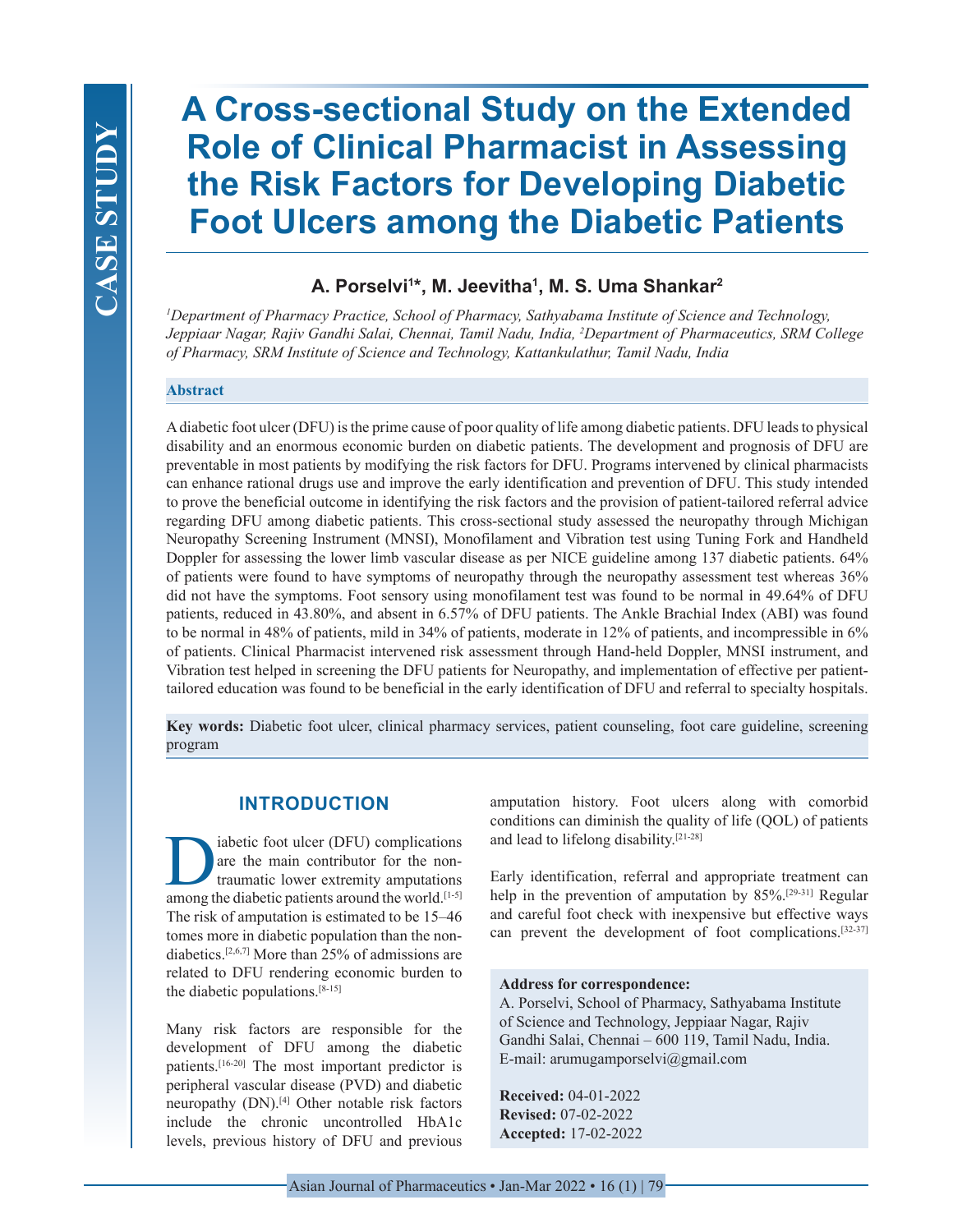Unfortunately, many of the diabetic patients were not aware of prevention techniques and the costly crowded populations of the hospitals prevent them from getting regular check-ups from the podiatrist care.

Studies involving clinical pharmacy services in identifying risk factors among the diabetic population are scarce in India, and hence, this study<sup>[38,39]</sup> is the pioneer work on the same to identify patients with risk factors to develop DFU and provided with patient-tailored referral advice to mitigate the prognosis and complications of DFU.

# **MATERIALS AND METHODS**

#### **Study setting, design, and study period**

A cross-sectional study was conducted at a tertiary care hospital outpatient department setting from June 2016 to June 2017. The hospital is a teaching, research, and referral hospital for diabetes patients by the surrounded towns and villages. The study population and the methodology are like the article published by Bunting *et al.*[10]

### **Study participants and eligibility criteria**

Diabetes patients of 18 years and more with or without DFU of either gender, willing to participate were included in the study. The patients were not compelled to follow a specific protocol. Patients who have advanced infective ulcers were excluded from the study.

## **Study variables**

The patients were assessed for the risk of developing DFU by NICE guidelines. The blood pressure, glucose level, HbA1c level, and the results of Ankle Brachial index were also considered. Advanced patient education was provided as a usual procedure after visiting the physician for the treatment of illness. The co-morbidities and risk factors were noted from the medical records of the patients.

#### **Sample size and sampling technique**

Required sample size was calculated using single population proportion formula based on normal distribution value at 95% confidence interval and margin of error 5%. Based on the average number of patients visiting the facility, the required population is found to be 155. The final sample size after applying 10% of contingency was 110.

## **Data collection**

Data collection form was framed after tremendous study done with previous literatures published from authorized sources. Clinical Pharmacist, the researcher had prior training and experience in diabetes and DFU patient counseling and was a certified patient educator by the International Diabetes Federation, India.

#### **Data processing and analysis**

The collected data were entered, and analysis was done using statistical package for social sciences (SPSS) 24. Descriptive data were explained by frequency and percentage. The obtained results were explained by means and standard deviations.

#### **Ethics approval and consent to participate**

Informed consent form was provided to all patients with research information and explained verbally in vernacular languages. This study was approved by the Institutional Ethical Committee separately for phase I and II for a tertiary care hospital. Institutional Ethical Clearance No: IEC No: 1043/IEC/2016 and IEC No: 1168/IEC/2017.

#### **Risk assessment using hand –held Doppler**

It is intended for vascular applications [Figure 1]. It has all the standard features like that of a traditional ultrasound vascular Doppler Figure 1, and the special features are listed [Table 1]**.** The instrument is supplied with a gel tube, cord, padded carry bag, software for Ankle Brachial Index (ABI) calculation and finally a manual.

The instrument has many best features like a display to show pulse rate digitally and 8MHz Doppler probe with an excellent sound quality. There is an inclusion of the battery recharger. The machine is made with the compatible mode that it can work even with dry cells in case of emergency situations where there are no rechargeable batteries available. The various application of the Doppler is listed [Table 2].



**Figure 1:** Hand–held doppler machine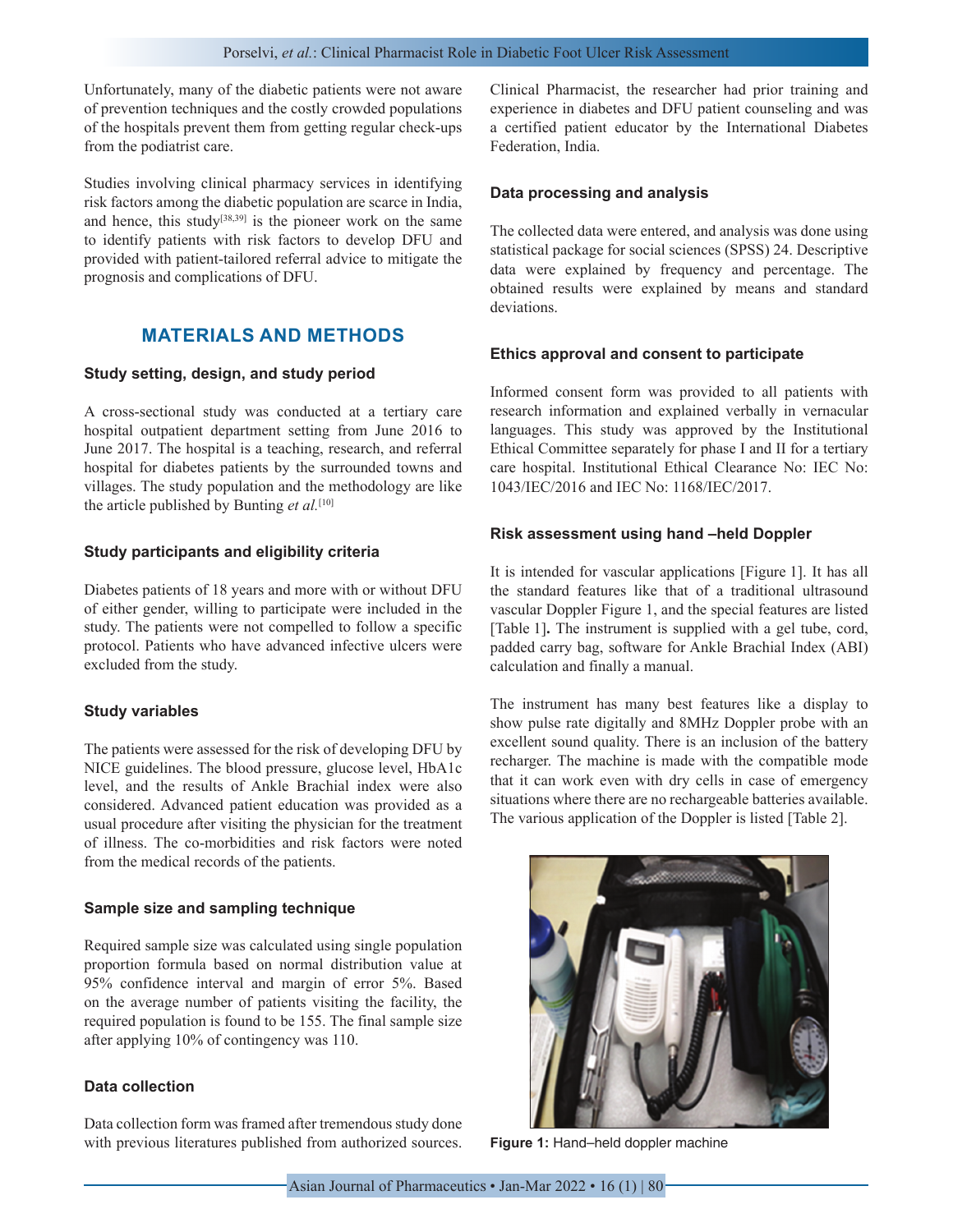The assessment of ABI is done by comparing the blood pressure of upper and lower limbs.[40-46] The clinical pharmacist calculated ABI using the software provided by dividing the ankle arterial blood pressure by the brachial arterial blood pressure. If the ratio ranging from 0.91 to 1.30 means the absence of peripheral arterial disease (PAD), 0.71 to 0.90 mild PAD, 0.41 to 0.70 moderate PAD, <0.40 is severe PAD and  $>1.30$  means the presence of incompressible calcified artery.

#### **Risk assessment using the monofilament test**

A standardized 10 g monofilament is pressed against the different parts of the feet to identify the presence of neuropathy.[47-52] Application must be repeated twice at the same site, but a single mock application is done in an alternative site in which the filament is not touched. It is considered that there is protective sensation if the patient answered correctly at each site at least 2 out of 3 applications. If the answers are wrong, then it noted that the patient is lacking protective sensation and there is a risk for foot ulceration depicted [Figure 2]. Limb ischemia, ulceration, callus, inflammation, infection, deformity, Charcot arthropathy, and gangrene can



**Figure 2:** Foot examination using monofilament

| Table 1: Features of hand-held doppler machine |                                       |  |
|------------------------------------------------|---------------------------------------|--|
| S. No                                          | Features of hand-held doppler machine |  |
| 1                                              | Interchangeable Doppler Probes        |  |
| 2                                              | Unidirectional Doppler                |  |
| 3                                              | 8MHz Standard Vascular Probe          |  |
| 4                                              | Continuous Wave Doppler               |  |
| 5                                              | 5 and 8MHz Vascular probes            |  |
| 6                                              | Chargeable Battery Operation          |  |
|                                                | ABI software to generate results      |  |

| <b>Table 2:</b> Applications of hand-held doppler machine |                                            |  |
|-----------------------------------------------------------|--------------------------------------------|--|
| S. No                                                     | <b>Applications</b>                        |  |
|                                                           | Arterial and venous blood flow examination |  |
| $\mathcal{P}$                                             | Ankle brachial index                       |  |
| 3                                                         | Carotid bifurcation                        |  |
|                                                           | Penile artery study                        |  |

be identified by viewing patient foot carefully and using monofilament test.

#### **Risk assessment using the vibration sensation**

Vibration sensation must be performed with the unsupported great toe. It is tested bilaterally with the use of a 128 Hz tuning fork.[53-64] It is placed over the dorsum of the great toe on the bone projection of the joint. Patients were asked to report when they can no longer sense the vibration with their eyes closed. The clinical pharmacist examined the vibration on his/her distal forefinger first whether they can feel for 5 s or longer. If the vibration is felt over 10 s, then it is decreased. There can be a mock trial with the fork not vibrating for making sure the patients answer with any clue. The scores are given as 1 for present, 2 for reduced, and 3 for absent that is no vibration detected.

# **Survey instrument: The Michigan neuropathy screening instrument (MNSI)**

The MNSI is used for identifying diabetic neuropathy in T2DM outpatients. The instrument has 15 questions stating "yes" or "no" sensation of pain in the foot, numbness, and sensitivity of temperature.<sup>[65-72]</sup> Of the score is 13 points which indicates more of the neuropathic symptoms. The questionnaire is designed as a self-administered questionnaire to find the self-history by the patient. Summations of all the responses are done to obtain the total score for each patient. One point was given to responses of "yes" to items 1-3, 5-6, 8-9, 11-12, 14-15 and "no" response on items 7 and  $13<sup>th</sup>$  item. Impaired circulation is measured as item number 4 and general asthenia is measured as 10.

# **RESULTS AND DISCUSSION**

This cross-sectional study was designed to assess the neuropathy through MNSI, Monofilament and Vibration test using Tuning Fork and Hand-held Doppler for assessing the lower limb vascular disease as per NICE guideline. The neuropathy assessment was done for screening purpose only. All the test results were utilized for the individualization of patient education according to the corresponding results.

The Ankle Brachial Index was found to normal in 48% of patients, mild in 34% of patients, moderate in 12% of patients and incompressible in 6% of patients [Table 3].

Foot sensory using monofilament test was found to be normal in 49.64% of DFU patients, reduced in 43.80% and absent in 6.57% of DFU patients as represented [Figure 3]. Foot sensory using vibration test was found to be normal in 53.54% of DFU patients, reduced in 39.37%, and absent in 7.09% of DFU patients as represented [Table 4].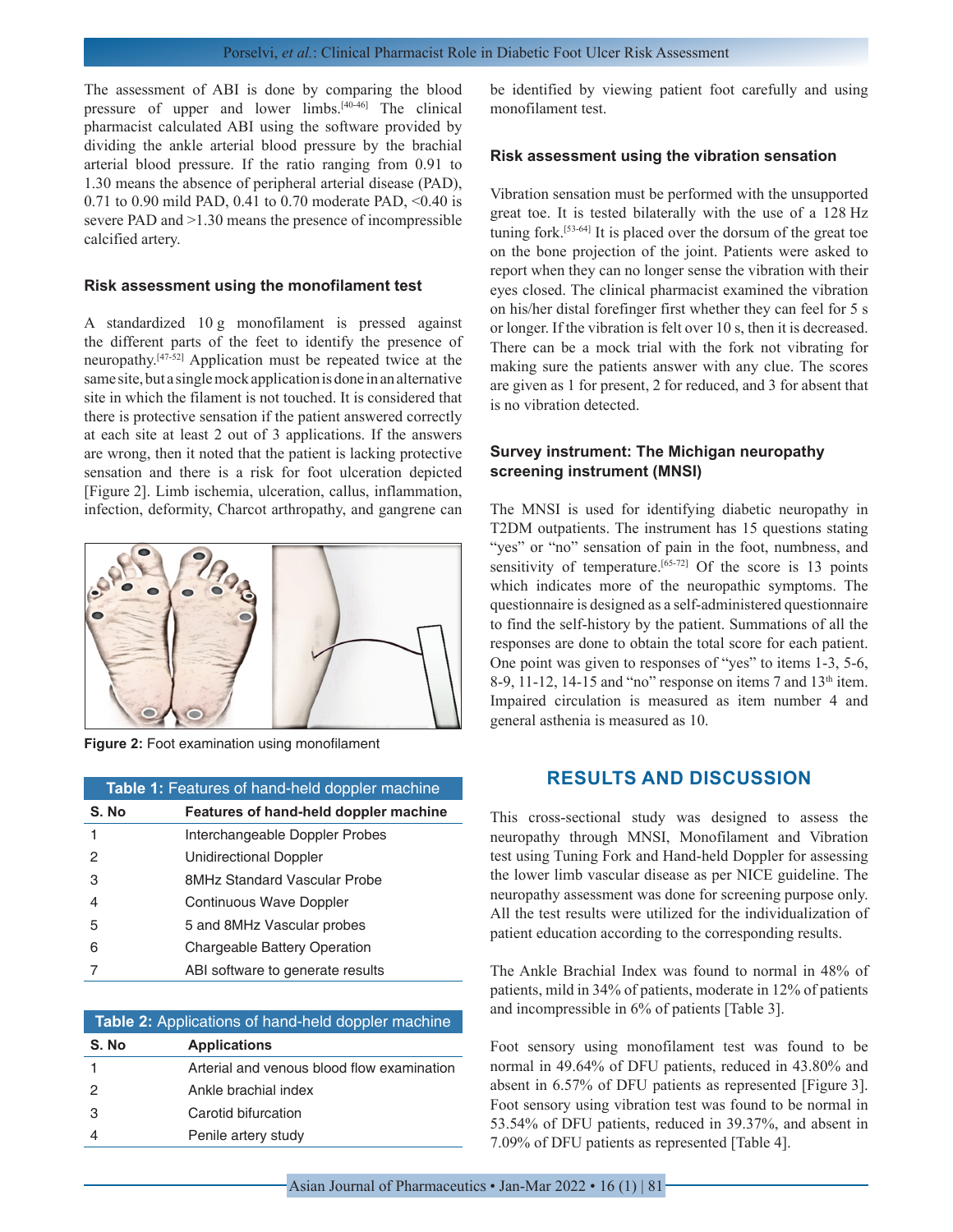The study called "The Asheville Project" which was initiated in the year 1997 in the city called Asheville, North Carolina. It provided education and personal advice to the employees of the city with chronic illness such as diabetes, asthma, hypertension, and dyslipidaemia.<sup>[73-85]</sup> The research provided intensive education with follow-up by the team of pharmacists. They were counselled for their medications and lifestyle changes. They were able to produce clinical and economical results by highlighting 50% of improvement clinically and significant reduction in total health care cost.<sup>[86-96]</sup>

Table 5 represents the neuropathy assessment by MNSI Instrument. 64% of patients found to have symptoms of neuropathy through the neuropathy assessment test whereas 36% of patients did not have the symptoms of neuropathy. A study by Shahbazian on the risk assessment of DFU among 269 DM patients in the year 2013 revealed that 63% were female and 37% were found to be male. 23% were found to have disturbed sense of vibration, 26% had decreased sensitivity by the monofilament test and 17% were reported to have decreased pain sensation. ABI was found to be abnormal in 6% of the total population.



**Figure 3:** Assessment of foot sensory by monofilament test among diabetic patients

The prior history of having ulcer was reported by 7% of the patients. In our study, the 64% of T2DM patients were found to have symptoms of neuropathy symptoms assessed through the neuropathy assessment test whereas 36% did not have the symptoms. Foot sensory using monofilament test was found to be normal in 49.64% of DFU patients, reduced in 43.80%, and absent in 6.57% of patients. Foot sensory using vibration test was found to be normal in 53.54% of DFU patients, reduced in 39.37% and absent in 7.09% patients. The ABI was found to be normal in 48% of patients, mild in 34% of patients, moderate in 12% of patients, and incompressible in 6% of patients. Figure 4 depicts the actual scenario of foot examination performed by clinical pharmacist among



**Figure 4:** Foot Examination performed by clinical pharmacist

| <b>Table 3:</b> Ankle Brachial Index Report by Hand-held Doppler |                             |             |              |            |                    |  |
|------------------------------------------------------------------|-----------------------------|-------------|--------------|------------|--------------------|--|
| Group $(n=137)$                                                  | <b>Ankle Brachial Index</b> |             |              |            |                    |  |
|                                                                  | Normal $(\%)$               | Mild $(\%)$ | Moderate (%) | Severe (%) | Incompressible (%) |  |
| Interventional group                                             | 66 (48)                     | 47 (34)     | 16(12)       |            | 8(6)               |  |

| <b>Table 4: Assessment of Foot Sensory Through Vibration Test</b> |                     |             |            |  |  |
|-------------------------------------------------------------------|---------------------|-------------|------------|--|--|
| Group $(n=137)$                                                   | <b>Foot Sensory</b> |             |            |  |  |
|                                                                   | Normal (%)          | Reduced (%) | Absent (%) |  |  |
| Interventional group                                              | 68 (50)             | 60(44)      | 9(6)       |  |  |

| Table 5: Assessment of Neuropathy by MNSI Instrument |                   |                |               |                |  |
|------------------------------------------------------|-------------------|----------------|---------------|----------------|--|
| Group ( <i>n</i> =137)                               | <b>Neuropathy</b> |                |               |                |  |
|                                                      | <b>Present</b>    | Percentage (%) | <b>Absent</b> | Percentage (%) |  |
| Interventional group                                 | 88                | 64             | 49            | 36             |  |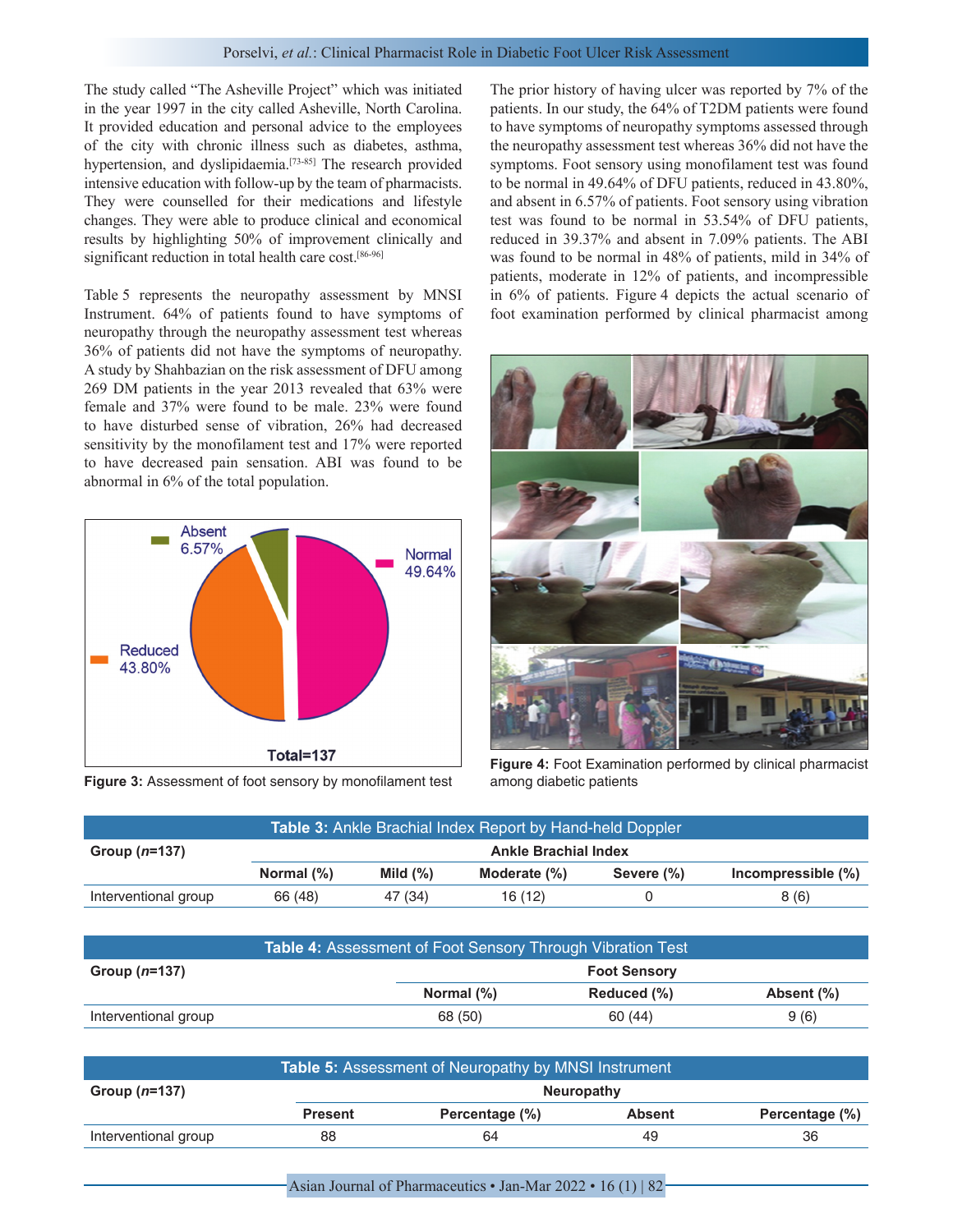diabetic patients in two selected study centers during the research study.

# **CONCLUSION**

This study is the first successful initiative study by a clinical pharmacist. There are many studies done on KAP assessment, but none demonstrated the effectiveness of clinical pharmacist services in identifying the risk that diabetic patients develop into DFU. Identification and implementing preventive program are the best part any healthcare professional can do. Clinical Pharmacist intervened risk assessment through Hand-held Doppler, MNSI instrument, and Vibration test helped in screening the DFU patients for Neuropathy, and implementation of effective per patient-tailored education was found to be beneficial in the early identification of DFU and referral to specialty hospitals.

# **REFERENCES**

- 1. International Diabetes Federation. IDF Diabetes Atlas. 7th ed. Brussels, Belgium: International Diabetes Federation; 2019. Available from: http://www. diabetesatlas. org
- 2. Singh N, Armstrong DG, Lipsky BA. Preventing foot ulcers in patients with diabetes. JAMA 2005;293:217-28.
- 3. Pecoraro RE, Reiber GE, Burgess EM. Pathways to diabetic limb amputation. Basis Prev Diabetes Care 1990;13:513-21.
- 4. Jeffcoate WJ, Harding KG. Diabetic foot ulcers. Lancet 2003;361:1545-51.
- 5. Nabuurs-Franssen MH, Huijberts MS, Kruseman AC, Willems J, Schaper NC. Health-related quality of life of diabetic foot ulcer patients and their caregivers. Diabetologia 2005;48:1906-10.
- 6. Vileikyte L. Diabetic foot ulcers: A quality-of-life issue. Diabetes Metab Res Rev 2001;17:246-9.
- 7. Robbins JM, Strauss G, Aron D, Long J, Kuba J, Kaplan Y. Mortality rates and diabetic foot ulcers is it time to communicate mortality risk to patients with diabetic foot ulceration. J Am Pediatr Med Assoc 2008;98:489-93.
- 8. Ramachandran A, Snehalatha C, Shetty AS, Nanditha A. Trends in prevalence of diabetes in Asian countries. World J Diabetes 2012;3:110-7.
- 9. Canavan RJ, Unwin NC, Kelly WF, Connolly VM. Diabetes- and nondiabetes-related lower extremity amputation incidence before and after the introduction of better organized diabetes foot care: Continuous longitudinal monitoring using a standard method. Diabetes Care 2008;31:459-63.
- 10. Bunting BA, Smith BH, Sutherland SE. The Asheville project: Clinical and economic outcomes of a communitybased long-term medication therapy management program for hypertension and dyslipidemia. J Am Pharm

Assoc (2003) 2008;48:23-31.

- 11. Wild S, Roglic G, Green A, Sieree R, King H. Global prevalence of diabetes estimates for the year 2000 and projections for 2030. Diabetes Care 2004;27:1047-53.
- 12. Nagaraj C, Ramakuri M, Konapur KS. Burden of foot problems in diabetic subjects a community-based study among urban poor in Bangalore, India. J Diabetic Foot Complicat 2014;6:60-6.
- 13. World Health Organization. Definition, Diagnosis and Classification of Diabetes Mellitus and its Complications: Report of a WHO Consultation, Department of Noncom-Municable Disease Surveillance. Geneva: World Health Organization; 1999.
- 14. EUDIP Group. Establishment of Indicators Monitoring Diabetes Mellitus, and its Morbidity. EUDIP Group; 2002.
- 15. Gebrekirstos K, Solomon G, Fantahun A. Prevalence and factors associated with diabetic foot ulcer among adult patients in ayder referral hospital diabetic clinic Mekelle, North Ethiopia. J Diabetes Metab 2015;6:8.
- 16. Prompers L, Schaper N, Apelqvist J, Edmonds M, Jude E, Mauricio D, *et al.* Prediction of outcome in individuals with diabetic foot ulcers: Focus on the differences between individuals with and without peripheral arterial disease. The EURODIALE study. Diabetologia 2008;51:747-55.
- 17. Nyamu PN, Otieno CF, Amayo EO, McLigeyo SO. Risk facors and prevalance of diabetic foot ulcers at Kenyatta national hospital, Nairobi, East. Afr Med J 2003;80:36-43.
- 18. Spanos K, Saleptsis V, Athanasoulas A, Karathanos C, Bargiota A, Chan P, *et al.* Factors associated with ulcer healing and quality of life in patients with diabetic foot ulcer. Angiology 2017;68:242-50.
- 19. Ramsey SD, Newton K, Blough D, Mcculloch DK, Sandhu N, Gayle R, *et al.* Incidence, outcomes, and cost of foot ulcers in patients with diabetes. Diabetes Care 1999;22:382-7.
- 20. Cancienne JM, Werner BC, Hassanzadeh H, Anuj S, Shen FH, Shimer AL, *et al.* The association of perioperative glycemic control with deep postoperative infection after anterior cervical discectomy and fusion in patients with diabetes. World Neurosurg 2017;102:13-7.
- 21. Guzman JZ, Skovrlj B, Shin J, Hecht AC, Qureshi SA, Iatridis JC, *et al.* The impact of diabetes mellitus on patients undergoing degenerative cervical spine surgery. Spine 2014;39:1656-65.
- 22. Yasmee Khan, M. Manal, M. Khan, Raza Farooqui, Diabetic foot ulcers: A review of current management. Int J Res Med Sci 2017;5:4683-9.
- 23. Gulam-Abbas Z, Lutale JK, Morbach S, Archibald LK. Clinical outcome of diabetes patients hospitalized with foot ulcers, Dar es Salaam, Tanzania. Diabet Med 2002;19;575-9.
- 24. Almobarak AO, Awadalla H, Osman M, Ahmed MH. Prevalence of diabetic foot ulceration and associated risk factors: An old and still major public health problem in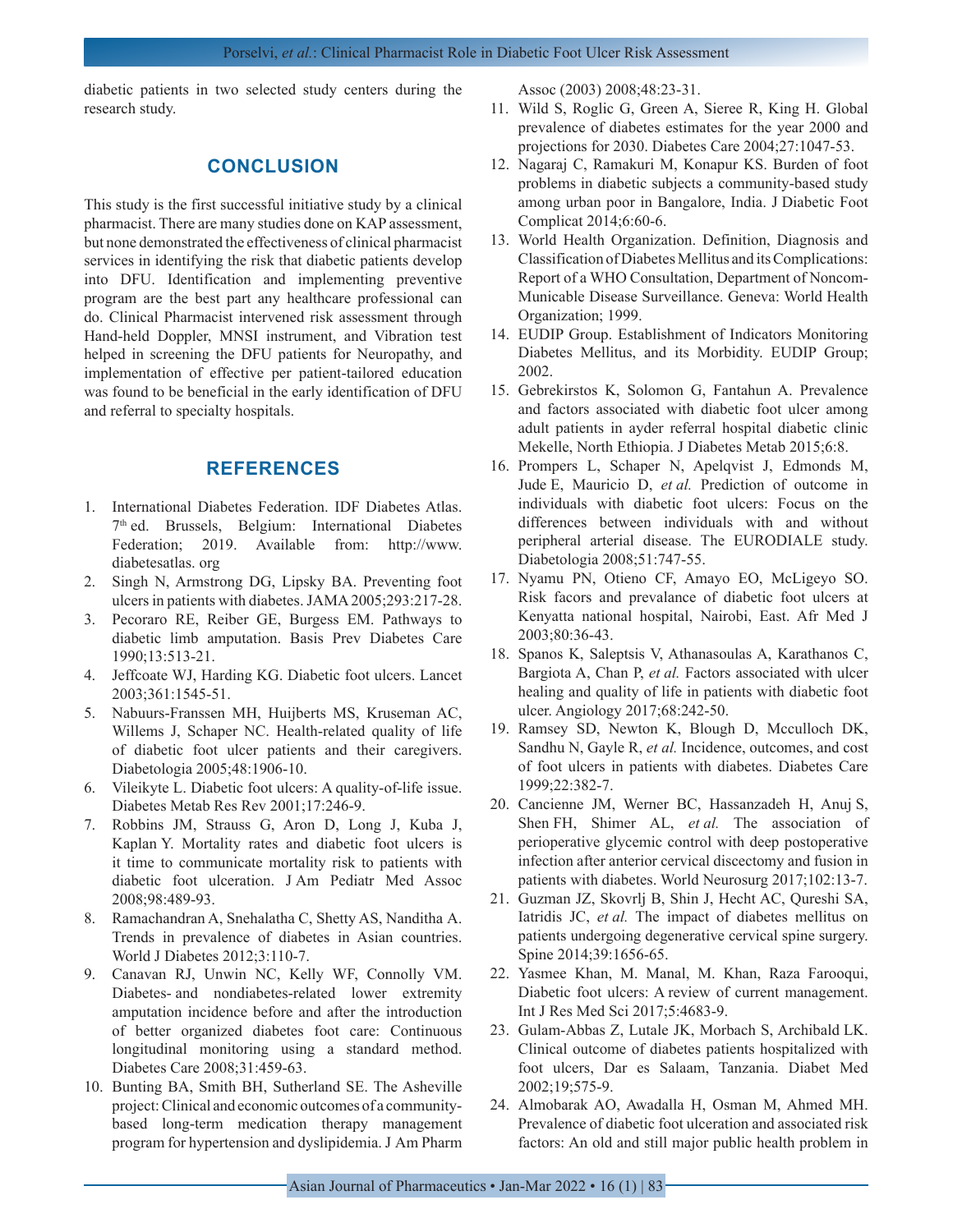#### Porselvi, et al.: Clinical Pharmacist Role in Diabetic Foot Ulcer Risk Assessment

Khartoum, Sudan, Ann Transl Med 5;2017;17:340.

- 25. Lavery LA, Armstrong DG, Wunderlich RP, Mohler MJ, Wendel CS, Lipsky BA. Risk factors for foot infections in individuals with diabetes. Diabetes Care 2006;29:1288-93.
- 26. Thewjitcharoen Y, Krittiyawong S, Porramatikul S, Parksook W, Chatapat L, Watchareejirachot O, *et al.* Outcomes of hospitalized diabetic foot patients in a multi-disciplinary team setting: Thailand's experience. J Clin Transl Endocrinol 2014;1:187-91.
- 27. Tewahido D, Berhane Y. Self-care practices among diabetes patients in Addis Ababa: A qualitative study. PLoS One 2017;12:e0169062.
- 28. Bekele F, Fekadu G, Bekele K, Dugassa D. Incidence of diabetic foot ulcer among diabetes mellitus patients admitted to Nekemte referral Hospital, Western Ethiopia: Prospective observational study. Endocrinol Metab Syndr 2019;8:300.
- 29. Agha RA, Borrelli MR, Vella-Baldacchino M, Thavayogan R, Orgill DP. For the STROCSS group, the STROCSS statement: Strengthening the reporting of cohort studies in surgery. Int J Surg 2017;46:198-202.
- 30. Wagner FW. The dysvascular foot: A system for diagnosis and treatment. Foot Ankle 1981;2:64-122.
- 31. Lipsky BA, Cornia PB, Pile JC, Peters EJ, Armstrong DG, Deery HG, *et al.* Infectious diseases society of America clinical practice guideline for the diagnosis and treatment of diabetic foot infections. CID 2012;54:e132-73.
- 32. Pscherer S, Dippel FW, Lauterbach S, Kostev K. Amputation rate and risk factors in Type 2 patients with diabetic foot syndrome under real-life conditions in Germany. Prim Care Diabetes 2012;6:241-6.
- 33. Nelson RG, Gohdes DM, Everhart JE, Hartner JA, Zwemer FL, Pettitt DJ, *et al.* Lower-extremity amputations in NIDDM 12-yr follow-up study in Pima Indians. Diabetes Care 1988;11:8-16.
- 34. Mariam TG, Alemayehu A, Tesfaye E, Mequannt W, Temesgen K, Yetwale F, *et al.* Prevalence of diabetic foot ulcer and associated factors among adult diabetic patients who attend the diabetic follow-up clinic at the university of Gondar referral hospital, Northwest Ethiopia, 2016: Institutional-based cross-sectional study. J Diabetes Res 2017;2017:2879249.
- 35. Margolis DJ, Taylor L, Hoffstad O, Berlin J. The association of wound size, wound duration, and wound grade on healing. Diabetes Care 2002;25:1835-9.
- 36. Wong ML, Coppini DV. Diabetic foot infections: An audit of antibiotic prescribing in a diabetic foot clinic. Pract Diabetes Int 2006;23:401-5.
- 37. Eneroth M, Larsson J, Jan A. Deep foot infections in patients with diabetes and foot ulcer: An entity with different characteristics, treatments, and prognosis. J Diabet Complicat 1999;13:254-63.
- 38. Pittet D, Wyssa B, Herter-Clavel C, Krusteiner K, Vaucher J, Lew PD. Outcomes of diabetic foot infection treated conservatively. Arch Intern Med 1999;159:851-6.
- 39. Lipsky BA. Diabetic foot infections: Current treatment

and delaying the post-antibiotic era. Diabetes Metab Res Rev 2016;32:246-53.

- 40. Deribe B, Woldemichael K, Nemera G. Prevalence and factors influencing diabetic foot ulcer among diabetic patients attending Arbaminch hospital, South Ethiopia. J Diabetes Metab 2014;5:322.
- 41. Saleem S, Hayat N, Ahmed I, Ahmed T, Rehan AG. Risk factors associated with poor outcome in diabetic foot ulcer patients. Turk J Med Sci 2017;47:826-31.
- 42. Ferguson TS, Tulloch-Reid MK, Younger NO, Wright-Pascoe RA, Boyne MS, McFarlane SR, *et al.* Diabetic foot complications among patients attending a specialist diabetes clinic in Jamaica: Prevalence and associated factors. West Indian Med J 2013;62:216-23.
- 43. Nather A, Bee CS, Huak CY, Chew JL, Lin CB, Neo S, *et al.* Epidemiology of diabetic foot problems and predictive factors for limb loss. J Diabetes Complicat 2008;22:77-82.
- 44. Formosa C, Vella ML, Gatt A. Characteristics predicting foot ulceration outcomes in the diabetic foot. J Am Podiatr Med Assoc 2017;107:180-91.
- 45. Marzoq A, Shiaa N, Zaboon R, Baghlany Q, Alabbood MH. Assessment of the outcome of diabetic foot ulcers in Basrah, Southern Iraq: A cohort study. Int J Diabetes Metabol 2019;25:33-8.
- 46. Global Lower Extremity Amputation Study Group. Epidemiology of lower extremity amputation in centres in Europe, North America and East Asia. Br J Surg 2000;87:328-37.
- 47. Icks A, Haastert B, Trautner C, Giani G, Glaeske G, Hoffmann F. Incidence of lower-limb amputations in the diabetic compared to the non-diabetic population. Exp Clin Endocrinol Diabetes 2009;117:500-4.
- 48. Reiber GE. The epidemiology of diabetic foot problems. Diabet Med 1996;13:S6-11.
- 49. Bild DE, Selby JV, Sinnock P, Browner WS, Braveman P, Showstack JA. Lower-extremity amputation in people with Diabetes. Epidemiol Prev Diabetes Care 1989;12:24-31.
- 50. Edmonds ME. Progress in care of the diabetic foot. Lancet 1999;354:270-2.
- 51. Winkley K, Sallis H, Kariyawasam D, Leelarathna LH, Chalder T, Edmonds ME, *et al.* Five-year follow-up of a cohort of people with their first diabetic foot ulcer: The persistent effect of depression on mortality. Diabetologia 2012;55:303-10.
- 52. Brod M. Quality of life issues in patients with diabetes and lower extremity ulcers: patients and care givers. Qual life Res 1998;7:365-72.
- 53. Popkin BM, Gordon-Larsen P. The nutrition transition: Worldwide obesity dynamics and their determinants. Int J Obes Relat Metab Disord 2004;28 Suppl 3:S2-9.
- 54. Unwin N. The diabetic foot in the developing world. Diabetes Metab Res Rev 2008;24 Suppl 1:S31-3.
- 55. Boulton AJ, Vileikyte L, Ragnarson-Tennvall G, Apelqvist J. The global burden of diabetic foot disease. Lancet 2005;366:1719-24.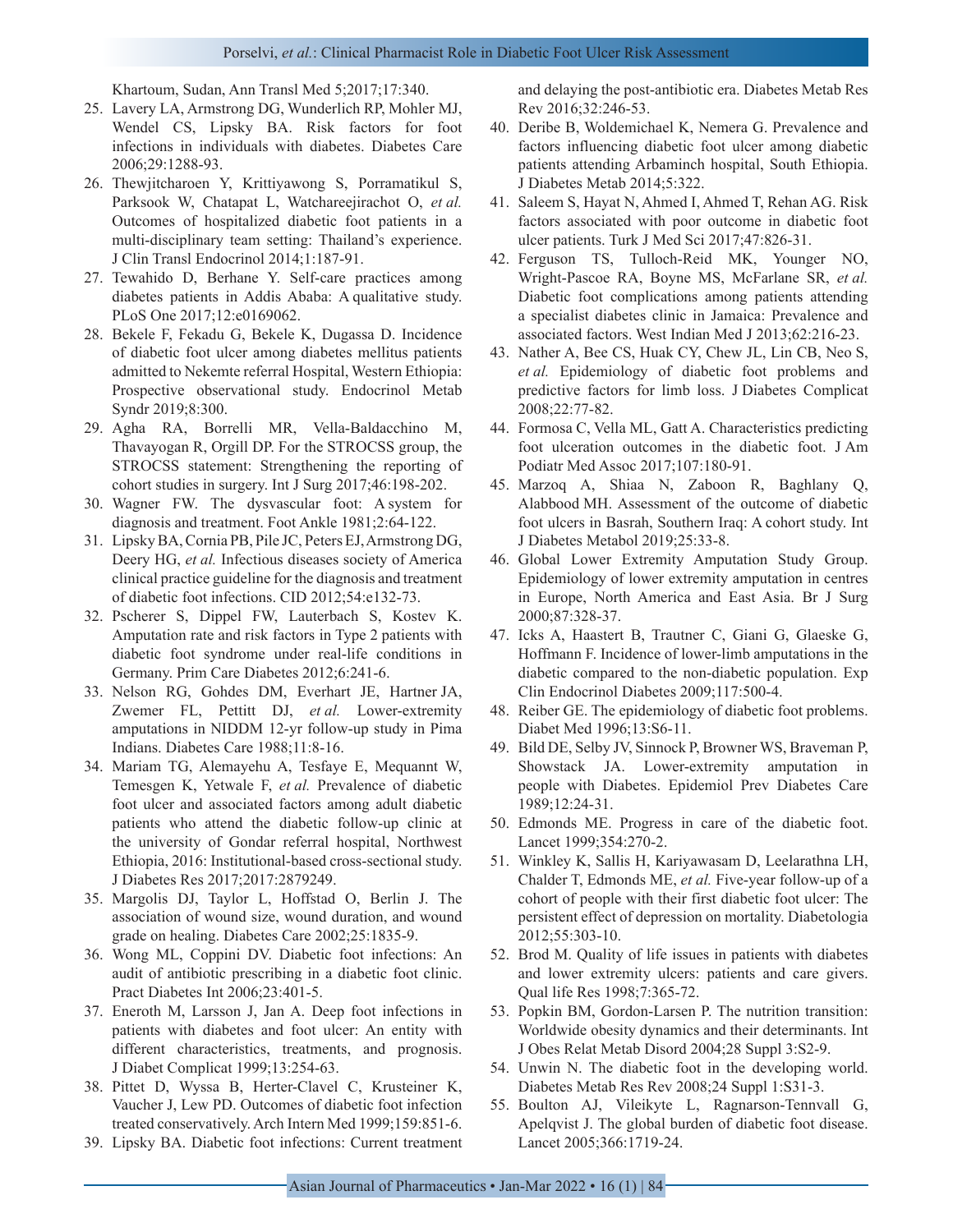- 56. Abol Hassani F, Tehrani MR, Tabatabaei O, Larijani B. Burden of diabetes and its complications in Iran in the year 2000. Iran J Diabetes Lipid Disord 2005;5:35-48.
- 57. Boulton AJ. Why bother educating the multi-disciplinary team and the patient the example of prevention of lower extremity amputation in diabetes. Patient Educ Couns 1995;26:183-8.
- 58. Cavanagh PR, Lipsky BA, Bradbury AW, Botek G. Treatment for diabetic foot ulcers. Lancet 2005;366:1725-35.
- 59. Beuker BJ, Van Deursen RW, Price P, Manning EA, Van Baal JG, Harding KG. Plantar pressure in off-loading devices used in diabetic ulcer treatment. Wound Repair Regen 2005;13:537-42.
- 60. Hilton JR, Williams DT, Beuker B, Miller DR, Harding KG. Wound dressings in diabetic foot disease. Clin Infect Dis 2004;39 Suppl 2:S100-3.
- 61. Edmonds M, Foster A. The use of antibiotics in the diabetic foot. Am J Surg 2004;187:25S-28.
- 62. Brem H, Balledux J, Bloom T, Kerstein MD, Hollier L. Healing of diabetic foot ulcers and pressure ulcers with human skin equivalent: A new paradigm in wound healing. Arch Surg 2000;135:627-34.
- 63. Veves A, Falanga V, Armstrong DG, Sabolinski ML. Graftskin, a human skin equivalent, is effective in the management of non-infected neuropathic diabetic foot ulcers: A prospective randomized multicentre clinical trial. Diabetes Care 2001;24:290-5.
- 64. Ballard K, Baxter H. Developments in wound cares for difficult to manage wounds. Br J Nurs 2000;9:405-8, 410, 412.
- 65. Osterberg L, Blaschke T. Adherence to medication. N Engl J Med 2005;353:487-97.
- 66. Belatti DA, Phisitkul P. Declines in lower extremity amputation in the US Medicare population, 2000-2010. Foot Ankle Int 2013;34:923-31.
- 67. Bowering CK. Diabetic foot ulcers. Pathophysiology, assessment, and therapy. Can Fam Physician 2001;47:1007-16.
- 68. Fard AS, Esmaelzadeh M, Larijani B. Assessment and treatment of diabetic foot ulcer. Int J Clin Pract 2007;61:1931-8.
- 69. DiPreta JA. Outpatient assessment and management of the diabetic foot. Med Clin North Am 2014;98:353-73.
- 70. Shahbazian H, Yazdanpanah L, Latifi SM. Risk assessment of patients with diabetes for foot ulcers according to risk classification consensus of international working group on diabetic foot (IWGDF). Pak J Med Sci 2013;29:730-4.
- 71. Shaw JE, Sicree RA, Zimmet PZ. Global estimates of the prevalence of diabetes for 2010 and 2030. Diabetes Res Clin Pract 2010;87:4-14.
- 72. Cavanagh PR, Lipsky BA, Bradbury AW, Botek G. Treatment for diabetic foot ulcers. Lancet 2005;366:1725-35.
- 73. Leone S, Pascale R, Vitale M, Esposito S. Epidemiology of diabetic foot. Infect Med 2012;20 Suppl 1:8-13.
- 74. Richard JL, Schuldiner S. Epidemiology of diabetic foot

problems. Rev Med Interne 2008;29 Suppl 2:S222-30.

- 75. Nather A, Bee CS, Huak CY, Chew JL, Lin CB, Neo S, *et al.* Epidemiology of diabetic foot problems and predictive factors for limb loss. J Diabetes Complications 2008;22:77-82.
- 76. Bakri FG, Allan AH, Khader YS, Younes NA, Ajlouni KM. Prevalence of diabetic foot ulcer and its associated risk factors among diabetic patients in Jordan. J Med J 2012;46:118-25.
- 77. Iraj B, Khorvash F, Ebneshahidi A, Askari G. Prevention of diabetic foot ulcer. Int J Prev Med 2013;4:373-6.
- 78. Fard AS, Esmaelzadeh M, Larijani B. Assessment and treatment of diabetic foot ulcer. Int J Clin Pract 2007;61:1931-8.
- 79. Snyder RJ, Hanft JR. Diabetic foot ulcers--effects on QOL, costs, and mortality and the role of standard wound care and advanced-care therapies. Ostomy Wound Manage 2009;55:28-38.
- 80. Vileikyte L. Diabetic foot ulcers: A quality-of-life issue. Diabetes Metab Res Rev 2001;17:246-9.
- 81. Tennvall GR, Apelqvist J. Health-economic consequences of diabetic foot lesions. Clin Infect Dis 2004;39 Suppl 2:S132-9.
- 82. Boulton AJ, Vileikyte L, Ragnarson-Tennvall G, Apelqvist J. The global burden of diabetic foot disease. Lancet 2005;366:1719-24.
- 83. Frykberg RG, Zgonis T, Armstrong DG, Driver VR, Giurini JM, Kravitz SR, *et al.* Diabetic foot disorders. A clinical practice guideline. J Foot Ankle Surg 2006;45:S1-66.
- 84. Bortoletto MS, de Andrade SM, Matsuo T, Haddad Mdo C, González AD, Silva AM. Risk factors for foot ulcers--a cross sectional survey from a primary care setting in Brazil Prim Care Diabetes 2014;8:71-6.
- 85. Patout CA, Birke JA, Horswell R, Williams D, Cerise FP. Effectiveness of a comprehensive diabetes lower-extremity amputation prevention program in a predominantly low-income African American population. Diabetes Care 2000;23:1339-42.
- 86. Driver VR, Madsen J, Goodman RA. Reducing amputation rates in patients with diabetes at a military medical centre: The limb preservation service model. Diabetes Care 2005;28:248-53.
- 87. Sumpio BE, Aruny J, Blume PA. The multidisciplinary approach to limb salvage. Acta Chir Belg 2004;104:647-53.
- 88. Wraight PR, Lawrence SM, Campbell DA, Colman PG. Creation of a multidisciplinary, evidence based, clinical guideline for the assessment, investigation and management of acute diabetes related foot complications. Diabet Med 2005;22:127-36.
- 89. Aydin K, Isildak M, Karakaya J, Gürlek A. Change in amputation predictors in diabetic foot disease: Effect of multidisciplinary approach. Endocrine 2010;38:87-92.
- 90. Lepäntalo M, Apelqvist J, Setacci C, Ricco JB, de Donato G, Becke RF, *et al.* Diabetic foot. Eur J Vasc Endovasc Surg 2011;42 Suppl 2:S60-74.